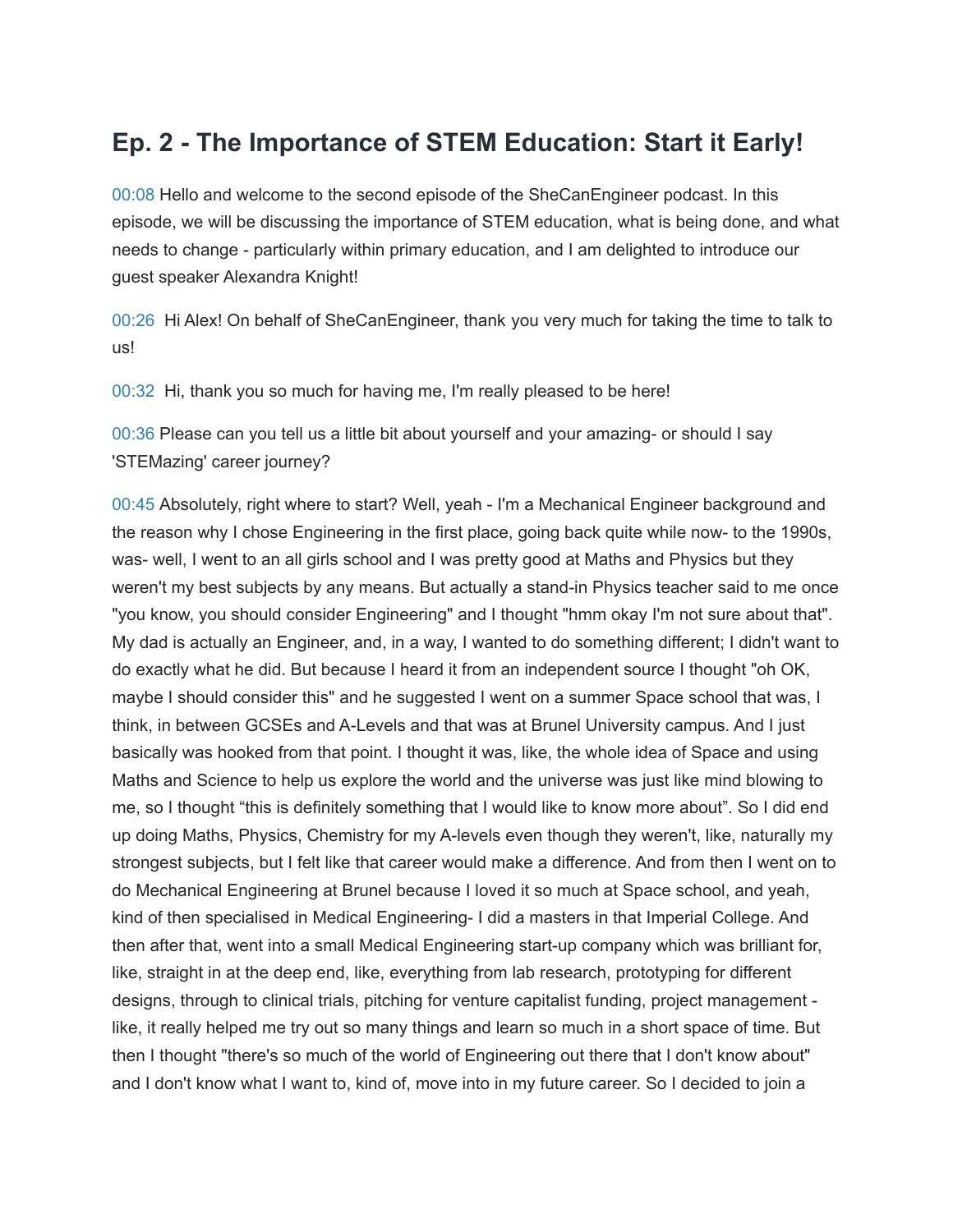consultancy - so I joined Frazer Nash consultancy, and really the aim for that was to be able to get a whole variety of engineering experience; so obviously in it consultancy, every different project you work on is like starting a new job in a new company, maybe even a new industry, new sector of engineering. And I got to work on some incredible projects from submarines through to designing wheelchairs for severely disabled children through to working with Paralympians at UK Sport through to working out in Thailand on an energy distribution project so loads of amazing stuff and really, really exciting. And then I moved onto another consultancy-Amey Consulting, where I was working more on infrastructure in Civil Engineering projects. So as a Mechanical Engineer, you can still do so many areas of Engineering and I worked again on some really interesting projects- like around the combination of data science and analytics and technology with Engineering, kind of marrying up things like predictive analytics with Engineering infrastructure, and, you know, one of the stand out projects was definitely working on the digitisation of the Forth Road Bridge crossing in Scotland- and being able to turn that into essentially a smart asset that can tell us how it's feeling, you know, what loads it's experiencing and be able to sort of extrapolate that forward in terms of what to do with it with maintenance and operation. So really amazing projects- but I've always felt a burning desire, I suppose, to do more in the area of diversity and inclusion in engineering and STEM more broadly. So I have always done a lot of, like, voluntary work in terms of STEM outreach into schools and mentoring other women in STEM, and I was on the board of the Women's Engineering Society as a trustee for a few years, and I kind of love all that stuff and I feel like that's where I can make a big difference because I'm so passionate about it. And basically I've just struggling with splitting my time between too many different things and, as a mum of two kids and juggling homeschooling at the time of COVID lockdown, I kind of thought "right, what do I need to do in terms of simplifying my life to focus on where I can actually really make the biggest impact for me with my unique skills?". And I decided that I would set up a not-for-profit social enterprise called STEMazing which allows me to do all the things that I'm really passionate about whilst, sort of earning enough of a living- I mean, certainly not compared to what I was earning in consulting, but enough of a living to be able to do that full time and so it was in 2019 - and then I actually left my day job as a Technical Director at Amey in 2020 and since then have been working on STEMazing full time.

06:25 Wow that's amazing, that's a massive leap! Your career journey or your background is really a great case example of how transferable engineering skills actually are, you went from Mechanical Engineering, Medical Engineering, working on submarines, wheelchairs and then digitising infrastructure which is actually really, like, that's really cool - you're making inanimate objects talk to you almost - which is a weird concept, but a really really great example of how we use Engineering to make the world a better place.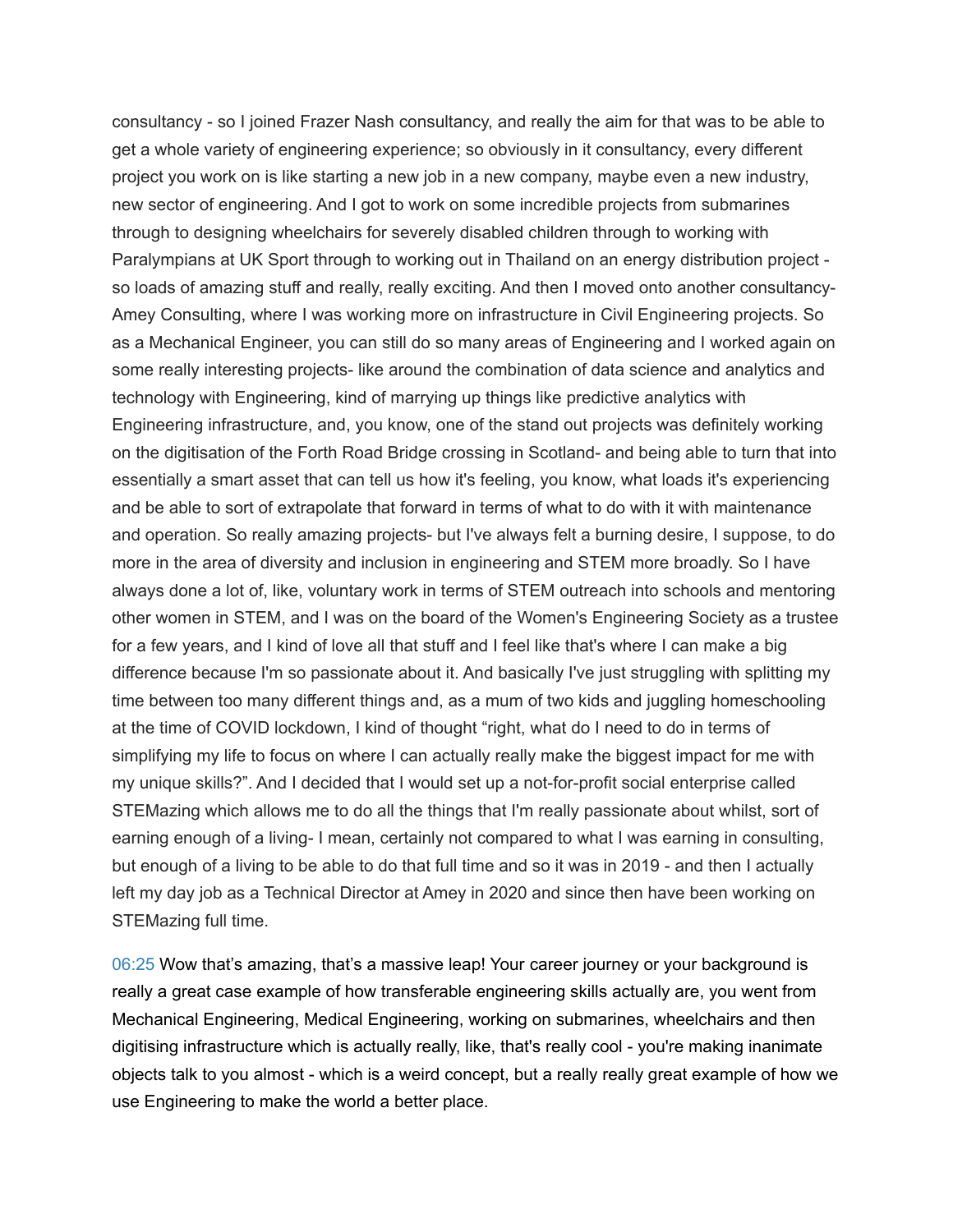07:11 Yeah, completely agree - and actually that's kind of one of the things I tell other people if they are considering Engineering is that Engineering opens doors. It allows you to basically learn like a skill set in analytical approaches, problem solving, kind of understanding problems and coming up with solutions in a way that allows you to adapt and pivot your career based on what you love doing and what you find interesting. And there are so many areas in Engineering; I haven't even really scratched the surface in all the projects I've been involved with, which is still being a lot, so yeah - that's one of the things that makes me so passionate about it - it's just the variety and the number of opportunities available to everyone to be able to make a difference doing something that they love.

08:05 I completely agree, that's one of my favourite things about Engineering - it's variety, that I'm never bored in Engineering, I get bored- I wouldn't say 'easily' - but I like to challenge myself and there's always something new to learn within Engineering.

08:22 Absolutely, completely agree.

08:25 So going back to what you were saying about school and how it was actually a Physics teacher who gave you, almost, the idea of perhaps looking at Engineering as a career. We spoke to Dawn Bonfield in the last episode of the podcast about the pipeline into Engineering and we focused the conversation more on the GCSE and A-Level ages and upwards, and how there are challenges. Firstly the barriers there in getting into, sort of, University, in Engineering and we touched a little bit about how actually more needs to be done early on in the pipeline. So when we look at the primary schools, how do we explain to primary school children that STEM careers, and I suppose our particular focus is Engineering, are really great and how do we get them interested, and how we keep their interest. So, you know, it's all well and good telling a 7 year old Engineering is great but between 7 and 17 there's a lot of years there, so how do we keep them interested and enthusiastic and motivated? I know that you do a lot of stuff with STEMazing with primary schools so would you be able to explain the sorts of activities you get up to with primary schools?

09:51 Yeah, so, I mean, the reason why I focus on primary in STEMazing is because when I was first setting up STEMazing, I was really kind of looking at, you know, there is so much that needs to be done in education at all levels to raise awareness and aspirations particularly with regarding STEM careers. But I was looking at where I felt I could make the biggest impact and looking at some research papers, what kept, sort of, jumping out at me was the amount of gender stereotyping that happens with young children, and especially with regards to careers and what is a boy's career and was a girl's type career and the fact that this happened so young, you know, by the age of like 7 years old, kids already know or they've already decided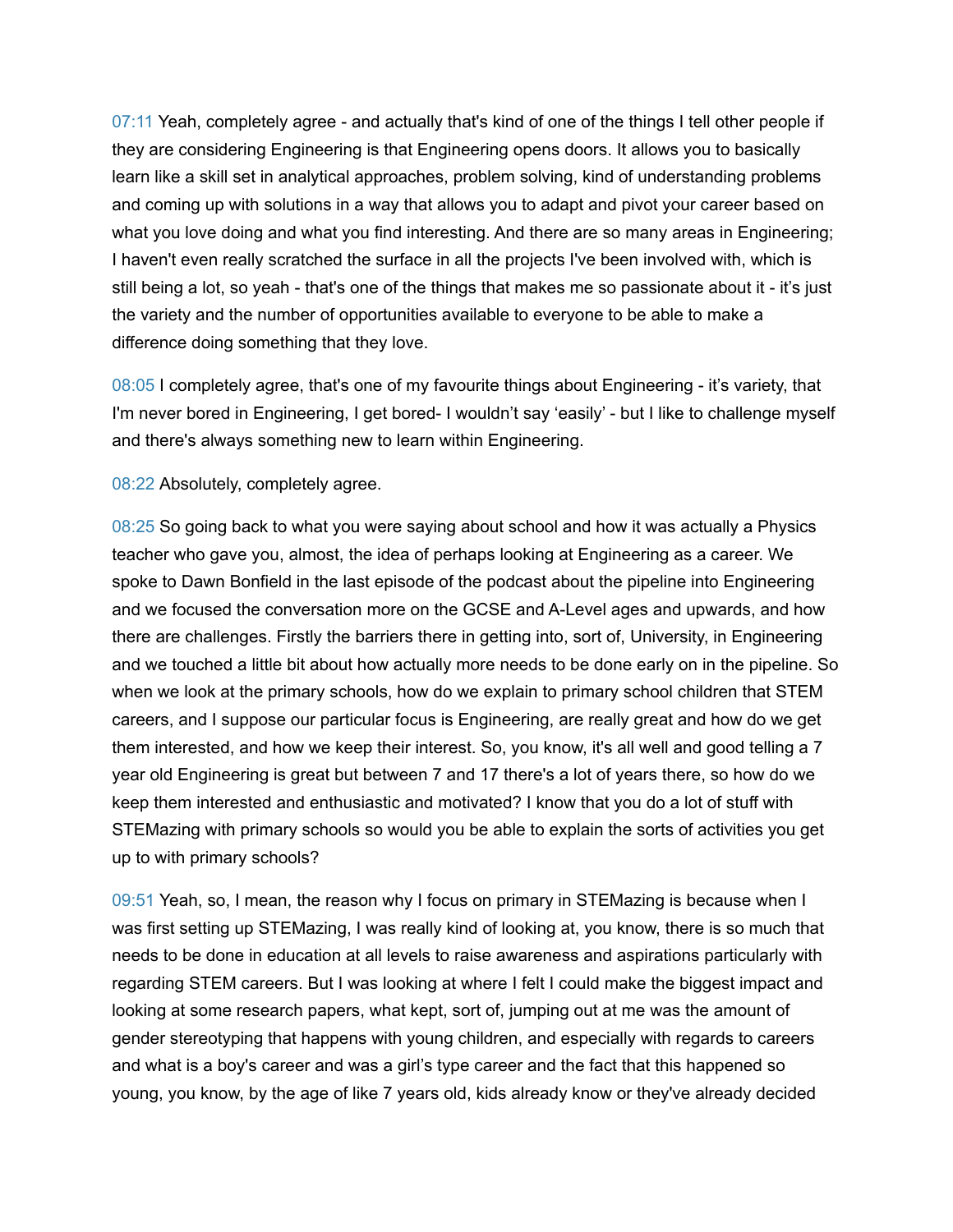"right, that's a man's job and that's a woman's job" and they can sort of like distinguish between them. And it's something that I thought this is we need to tackle it at this early stage and more research showed that the importance of visible role models encounter typical careers are really really influential at a young age for kids so I thought "right, knowing that I've done a lot to, like, help women in their STEM careers be more confident and kind of mentoring and coaching them to bring their yourself to work and feel more confident in their role to speak up in meetings and go for promotions and stuff like that" - I thought if I can combine that work with outreach into primary schools to give primary schools more visibility of women in STEM as role models then that would really help. And not only that, but exactly what you were saying about how do you really engage them and leave a legacy, leave a real impact, something that lasts longer than just a quick talk that they like in the moment, but then they forget about. And so I came up with the idea of doing like a series of what I called STEMazing Kids activities which are targeting early primary school age so kind of like Years 3 and 4, really so age, kind of, 7 and 8, and we make them really interactive really hands on so it's not a presentation. It's not a talk, it's a hands on activity where they explore certain a science or engineering principle through a practical hands on interactive activity and they actually create something themselves that they can take home to continue to test, continue to improve, talk to their family about it. Not just do it once, so all of our STEMazing Kids engagements are like at least a series of a few activities and in my Inspiration Academy that I run, where I match up women in STEM with primary schools, support women in STEM to be more confident on camera because we do it via Zoom. And then they deliver STEMazing Kids sessions into schools and that's a series of six, so six weeks and again - the research shows that a one off session doesn't really have a lasting impact but if you repeat and, kind of, do it for at least a month, if not longer, then that leaves a much more lasting impact and legacy with those children in terms of them feeling like STEM is fun. They understand what STEM is, they understand what kind of STEM jobs are out there, they're tangible to them so they can relate it to their real world and their real life. They see a woman as a role model which, by the way, is important for girls obviously - but also important for boys because unconscious bias is set in at such a young age, so we want boys to see women in professional STEM roles and to see that as normal. And yes, so we've had quite a lot of -well - fantastic, really, response from schools taking part in these initiatives, and also the women taking part saying they love it and it's boosted their confidence which has also a number of added benefits in the STEM workforce. So I'm kind of continuing to grow that and continuing to have a focus on that primary school age - hands on, interactive activities, lots of relation to real world stuff but very practical so that kids actually get engaged and stuck in because I think that is really what grabs the attention of young people; I know through my own children as well, will hopefully leave that lasting impact.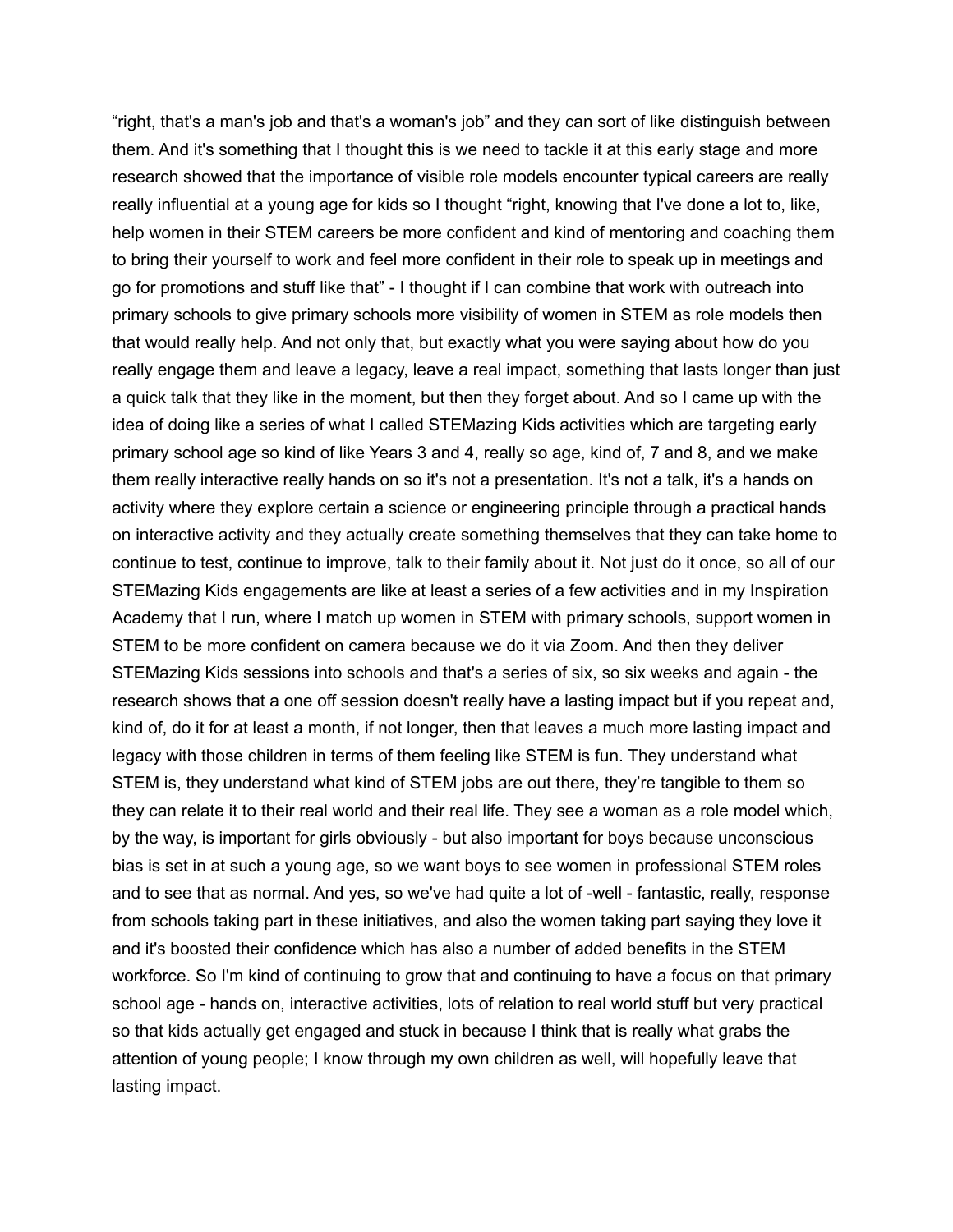14:39 It must be quite difficult to sort of get across what Engineering itself is because I guess kids at that age - they kind of understand what Maths and Science are because that's stuff they learn at school isn't it - they're actual subjects you learn at school. It must be quite difficult to then show them what Engineering is when Engineering isn't a subject that they learn as such. So how do you, through STEMazing and your Inspiration Academy, portray Engineering compared to other aspects of STEM, because, like you said there's lots of different fields within engineering as well. And it's a minefield trying to, I guess, showcase them all because it will be near impossible to showcase all the different fields within Engineering - but how do you then relate what they do at school with Maths and Science to then show them what Engineering is.

15:44 To be honest, people ask me this quite a lot and I don't think it's that difficult because you just have to show them the connection between Maths and Science that they see as two separate not connected subjects, and problem solving in the real world. So the activities we do, for example, with making different shapes of paper towers that I did once for a SheCanEngineer activity a couple of years ago is really simple, fantastic activity to show the importance of shape in design, and we talk about different shapes and structures in buildings that they'll see all around them and we can therefore relate Maths and geometry - so shapes of things - to real world examples of how a Civil Engineer or Structural Engineer will design something that will be strong enough,, that will stand the test of time. And we talk about different structures and so I feel like it's just a conversation that needs to be part of the activity is almost like just saying, asking the children what different shapes do you see around you- like, shapes is part of work that you'll do in Maths and how strong something is that's related to its material which is related to your Science that you do - whether it's solid, you know, liquids. We talk about different types of structures and then we relate that to the real world and get them to start looking around them and being curious as to why things look the way they do or, you know, how things work or why they're shaped like that and so I think it's, as Engineers we just have to remember to, kind of, break it down to the most simple tangible explanation of what Maths and Science is used for in the real world. And we do a number of different examples about everything from making little paper rockets and talking about forces and propulsion, through to making lava lamps and talking about chemical reactions and liquids and gasses, and,, you know, just make it fun! But also make sure you get in there how it's relevant to the real world. And then, you know, the beginning of this series of sessions, you've got the majority of the class have no idea what the 'E' in STEM stands for. Some kids would guess at 'English' then so they've definitely not heard of Engineering as such, as a subject, and by the end of it, they can tell you what different Engineering careers are out there and what Engineers do in the world and how they make a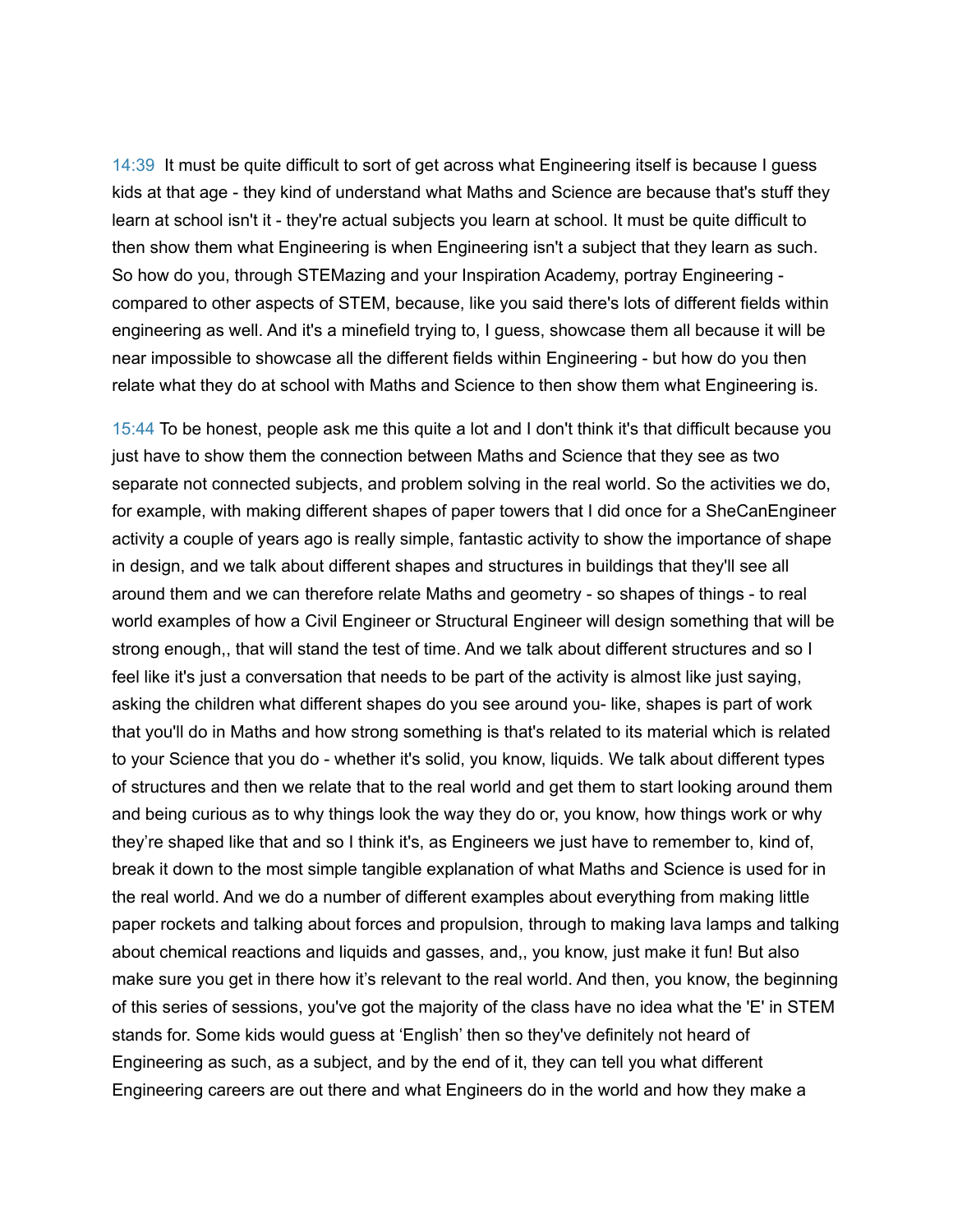difference. I find that kids, even at that young age, understand the problems we are facing in the world. They care about the planet. They understand, like, we've got problems with climate change, and plastic pollution in the oceans, things like that, and they can relate the fact that Engineers come up with solutions to these real world problems and that's what we're aiming for.

19:03 Yes, it's really good, you know, just within one session not know what Engineering is and thinking that it's and the 'E' stands for 'English' and actually being able to distinguish the different types of Engineering- that's that's really really great, really positive, that's a real positive impact that you're making to the kids and if, you know, carrying that sort of momentum -

19:29 Yeah and I think it's also not just the kids; like, sometimes the teachers are learning just as much as well. And obviously then they can continue that conversation and we've worked in primary schools where they had no idea what STEM was they didn't know what STEM even the teachers didn't know what STEM, like, stood for. And they have now introduced STEM weeks in their primary schools, and they come back to me and ask if any of my STEMazing women can help out in those, because they were inspired themselves to keep doing it - which is brilliant. And the other thing is that we don't want it to stop just with the kids, we want them to go home and have a conversation with their guardians, their parents, their siblings and help spread that message as well, so after each of our STEMazing Kids sessions, we give them a completion certificate which sort of says what they did and the key STEM messages so they can take that home and be proud of it, and talk about it so we're trying to spread the message as far and wide as possible.

20:34 It's definitely really important to educate and inspire teachers and parents and guardians, carers, all the, sort of, key adult influences in kids' lives. My background, my parents and teachers, they didn't know what Engineering was either. They had a perception of it and the perception was, you know, it was a 'Mans job' and that it's not something I should really consider and my story kind of starts a bit like yours- because it was a Physics teacher who introduced the idea of Engineering to me. He was a brand new teacher to the school and until then, I thought I'd maybe want to be a pharmacist - but I wasn't sure. I knew that I liked Science and Maths; I was good at them at school, so I thought I'd do something related, and yeah it was a Physics teacher who said "oh maybe you'd want to consider Engineering". But my parents on the other hand, they still had no clue, and even though my mum has always been happy for me to follow my path, I think she did have her reservations about me being an Engineer. And it wasn't until a couple of years ago, I took her to the Royal International Air Tattoo and there was a STEM zone, primarily aimed at kids, and my mum really got into the STEM zone. She was putting on the, you know, the VR headsets, doing all the puzzles that the kids would do, building stuff with the, sort of these, almost like Meccano and Lego and stuff like that, and finding out about my world in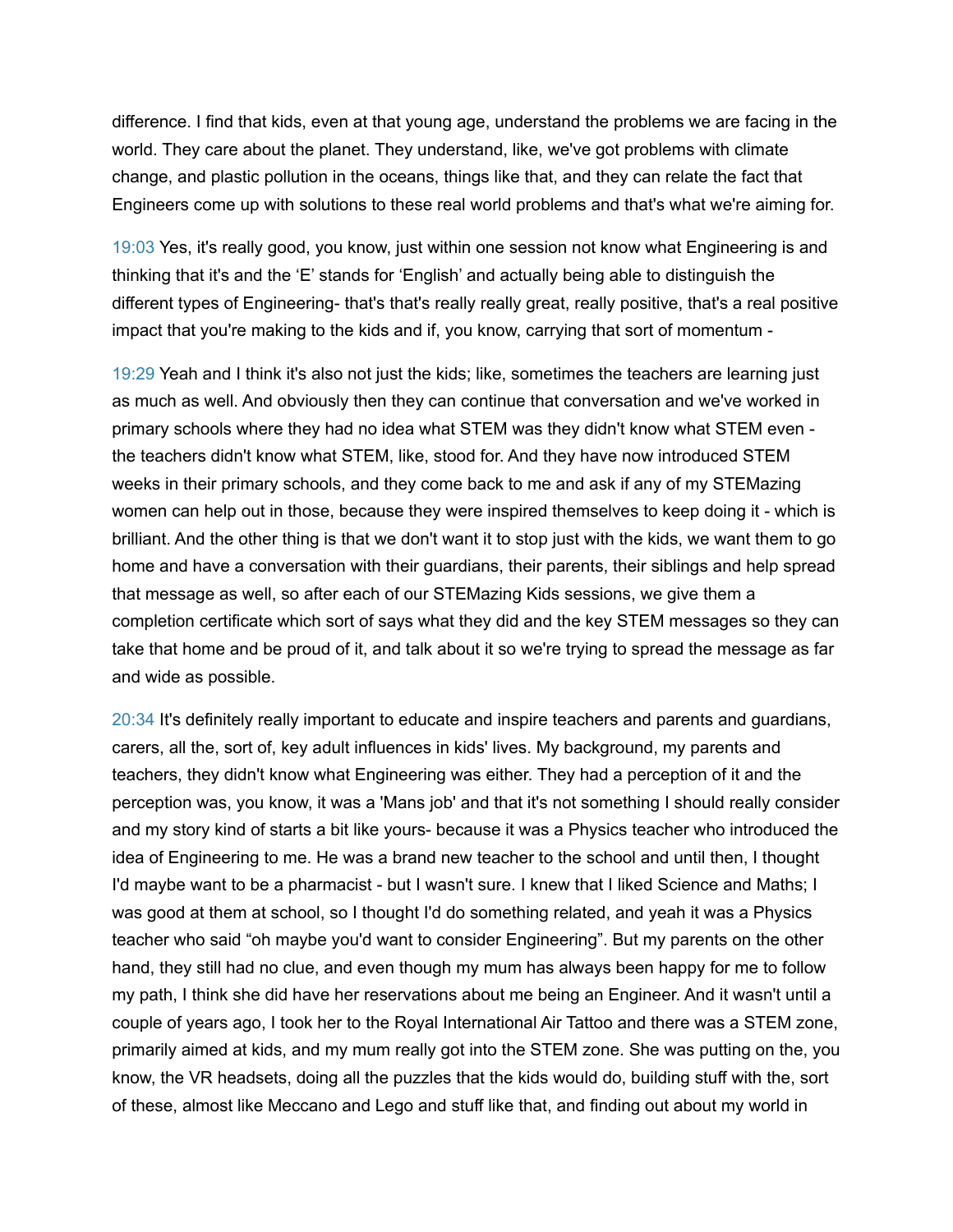Engineering and ever since then, she's been a real advocate for Engineering - for everybody. She's telling everybody that Engineering is fantastic and more people should consider it. And it's just changing, you know, that sort of, perception of it. You know, she went from saying "oh, I'm not really sure it's for you", to being like "everyone can do it!"

22:51 That's amazing! And you know, maybe if someone had told your mum about STEM and Engineering when she was younger, she would've been an Engineer, but of course, yeah, it just needs someone to almost, like, flick a switch in your brain to even say this is an option. And of course we're not trying to say everybody who gets involved in STEMazing kids has to go on and do STEM. But what we are doing is hopefully showing them that it's an option and if they do feel interested and want to pursue STEM subjects later on and go into STEM, then that's fantastic and there will be a place for them, and- but those who don't, at least they will also awareness of what it is and hopefully grow up to kind of, you know, at least have a conversation with maybe their own children one day about what it is. So we just need to do, like there's so much work to do and we're just, again, like just tackling one tiny area of it, but so much work to do to raise the awareness of STEM, and particularly Engineering in society as a whole because I think if more people knew what it's really about, a lot more people would choose to go into that kind of career.

24:03 Yeah and you're right, there is a lot of work to do but we can't tackle it all at once and if we're taking on little chunks- I mean I wouldn't say that what you're doing is a little chunk, I think it's actually a massive chunk of work. but it's all- it all adds up and it does, it does make an impact. And I guess on the subject of making an impact and leaving an impression, you've been involved with SheCanEngineer, supporting our events, for a number of years now. Last year was the first year we opened it up to primary school ages through the competition and we had the theme of Engineering superheroes, and the primary school and secondary school students were asked to submit their designs of who they think would be an Engineering superhero, in their their minds what an Engineering superhero could do to solve a couple of problems, and you actually announced the the winners for us last year. But from the previous support that you've provided us, someone actually found you and is now enrolled in your inspiration Academy!

25:20 Yeah, absolutely - so I just- I literally heard this morning! I was having an email conversation with one of the women on the Inspiration Academy programme and she just said "oh by the way, I thought I should let you know that I actually found you when I had watched a session that you ran making some paper towers" - the activity I mentioned before- and she loved it, she said she'd watched that as an adult, like, to get involved and get ideas for STEM outreach and she loved the idea and has since run it with a couple of different brownie groups and they all really loved it. And then that kind of introduced her to me and STEMazing and then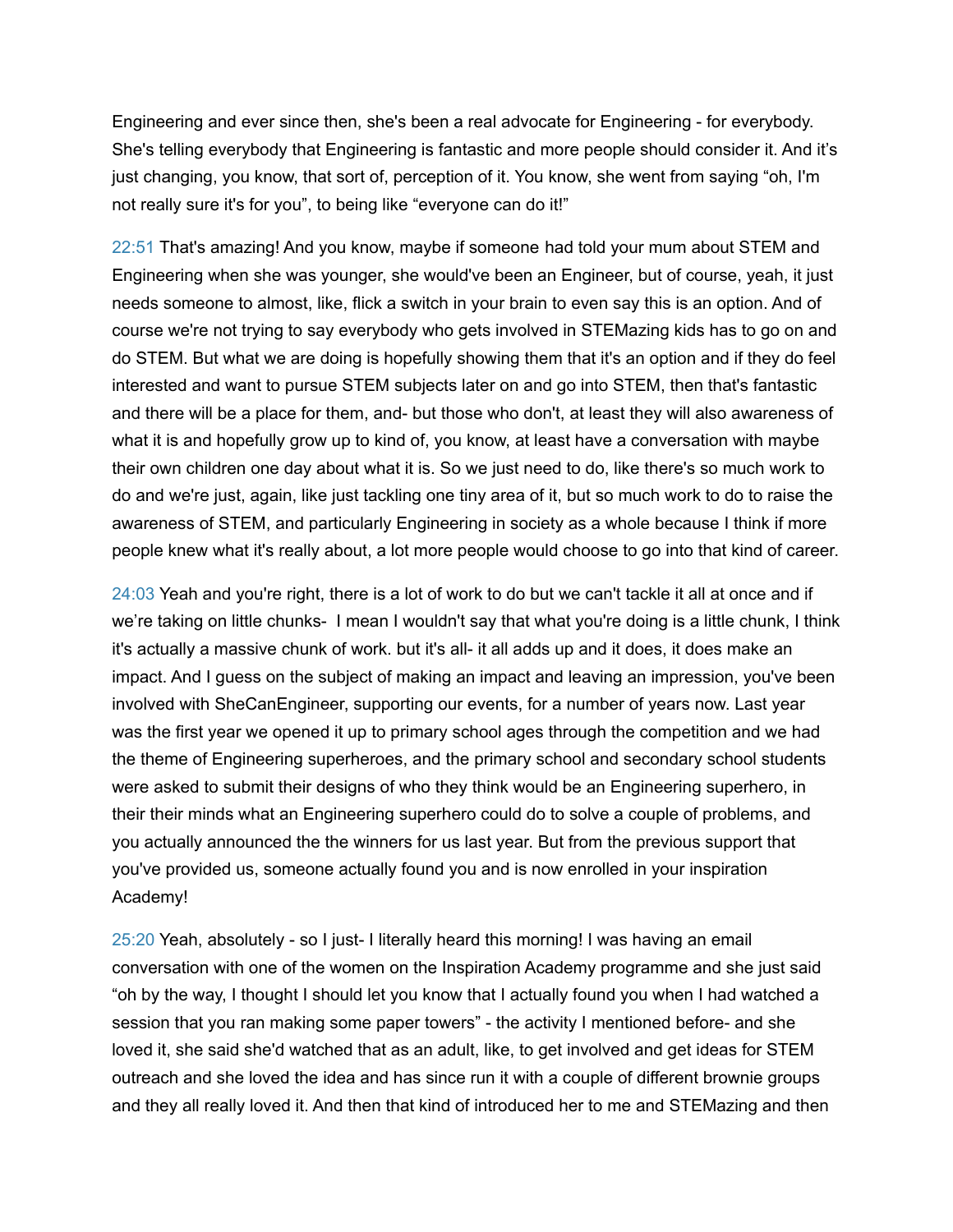later on, so like at least a year, if not longer, later she enrolled in the Inspiration Academy so is now building her confidence and doing even more STEM outreach which is fantastic. And so yeah, it's amazing how, kind of, you know, different initiatives maybe a targeting like slightly different things and have slightly different objectives - but they can all support each other and actually it's important to remember that anybody working in this space of, sort of, inspiration and inclusion in STEM - there are so many opportunities to collaborate,and kind of amplify our impact by working together and supporting each other. Because it's certainly not a competition and not, you know, there's so much work to be done that there's enough for everybody to really make a difference. So I'm really pleased to keep the collaboration going with SheCanEngineer and also appreciate all of your support, thank you!

27:02 Well we appreciate everything that you've done for us in supporting all of our events - we love having you on!

27:12 I love getting involved with what you're doing because you're genuinely, like, you know, you're - it's such a lovely group of people working on this. And you're obviously genuinely so passionate yourselves, which really comes across, so it's fantastic to be involved in it.

27:27 For our listeners who have listened to you speak and actually think that they might want to get involved, first of all as a STEM ambassador, do you have any sort of, I guess, advice and tips for engaging the younger groups? I think we have a lot of, almost, advice and support in sort of, targeting GCSE and A-Level groups, but again, focusing on primary school, I think when we go into schools, sometimes we can struggle because we're not used to, as STEM Ambassadors, we're not used to speaking audiences that young.

28:19 And I think it's a really good question because you do have to think about your audience when you are presenting and essentially, when you are presenting or doing a talk or running a STEM session, you are, in a way, performing. You are there to, kind of, inform and inspire and influence, in a way, your audience. So it's really important that you consider the audience that you are presenting to, and tailor how you're saying what you're saying appropriately. And I feel like for primary school kids, unless you've got your own children or grandchildren and you're used to dealing with younger kids, it can be quite daunting. Because, you know, they've probably a lot more high energy, so they might be, you know, they're not just gonna sit there quietly and listen to you for ages - and so I would say like anything you can do to make it as interactive as possible and engage them, you know. Running an activity is absolutely perfect, and spend more time on the interactive activity than on just being on, sort of, transmit-receive mode where you're just talking at them. And make it tangible to their level -so what is going to be relevant to them in their world that you can relate Engineering to, and don't over complicate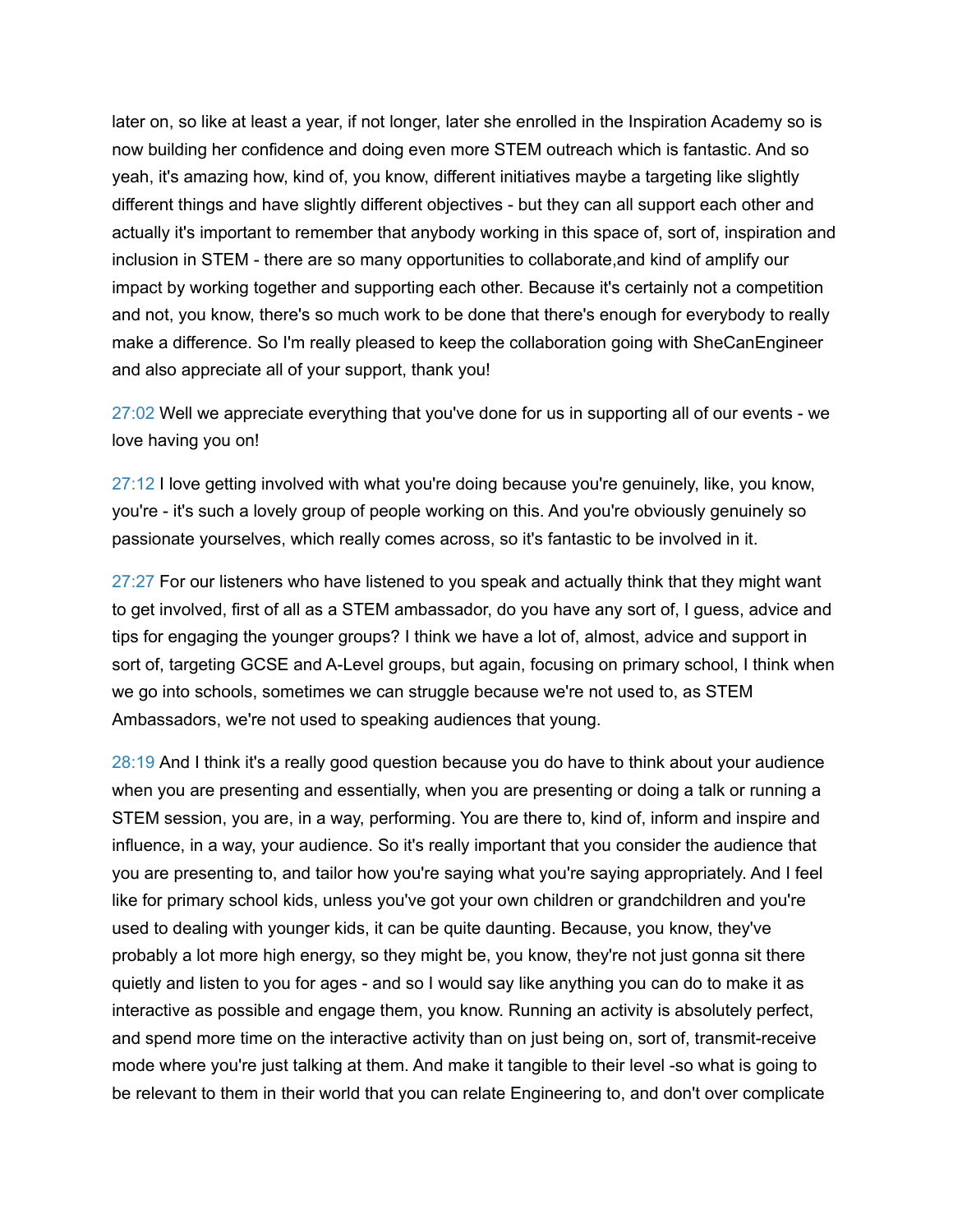things but also you don't have to oversimplify it, You know, you can talk to them about some some big real-world challenges that we're facing and how Engineering is making a difference in those. And one of the things that I find, you know, I always give this advice and it's something that we do we concentrate a lot on in the Inspiration Academy - is your communication style and how energetic and, kind of, motivating you are as a speaker, as that role model that they are looking up to. So getting a bit of practice in not just what you want to say, but how you say it and even better if you can record yourself doing a bit of your session, like a bit of the talk or even running an activity and then watch it back and almost critique it yourself and give yourself some feedback for improvement - because I feel like, you know, we want to inspire the children so we definitely come across as matching their energy level. And I'm not saying you have to be like, you know, a seasoned children's TV presenter, but just actually spending some time thinking about your communication style will make a massive difference in how your audience feel at the end of your session; you know you want them to feel inspired, motivated and uplifted. They'll remember that more than exactly what you said.

31:23 And anyone who is looking to get more involved they can pick up more tips and guidance by joining your Inspiration Academy.

31:34 Yeah absolutely! The Inspiration Academy is free for women in STEM to join. You can find out more on my website which is stemazingltd.com and there's a tab called Inspiration Academy so check that out. I mean, I am always looking for sponsors to support it because that helps us keep it going, but we make sure that we keep, like, a good number of spaces free for any women in STEM at any stage of their career to apply to come on. And also free for any primary schools to take part so also spread the word with primary schools so that they can get involved but yeah we do a lot of, like, basically supporting the women initially and then going into the schools. And I'm so pleased that we have such a diverse range of women getting involved because we want to showcase diverse role models- and one that really stands out to me at the moment is that we've got a deaf woman who works as an Engineer in a water company, and she applied to come on the programme. And I didn't know initially how well that was going to work, but we've had conversations about how to help her with things like our live webinars, and she has a translator come on and do sign language for her. And she is now delivering the series of STEMazing Kids sessions to a primary school that are hearing impaired, so a hearing impaired class of children, and she's doing it all in British Sign Language which is just incredible! It blows me away, like, it's just so brilliant that we're reaching a whole range of children that otherwise you know maybe wouldn't get this kind of opportunity.

33:14 Yeah that is incredible! And intersectionality of diversity is another huge huge topic which we don't have time for, but you're right, you know, representation really does matter; those